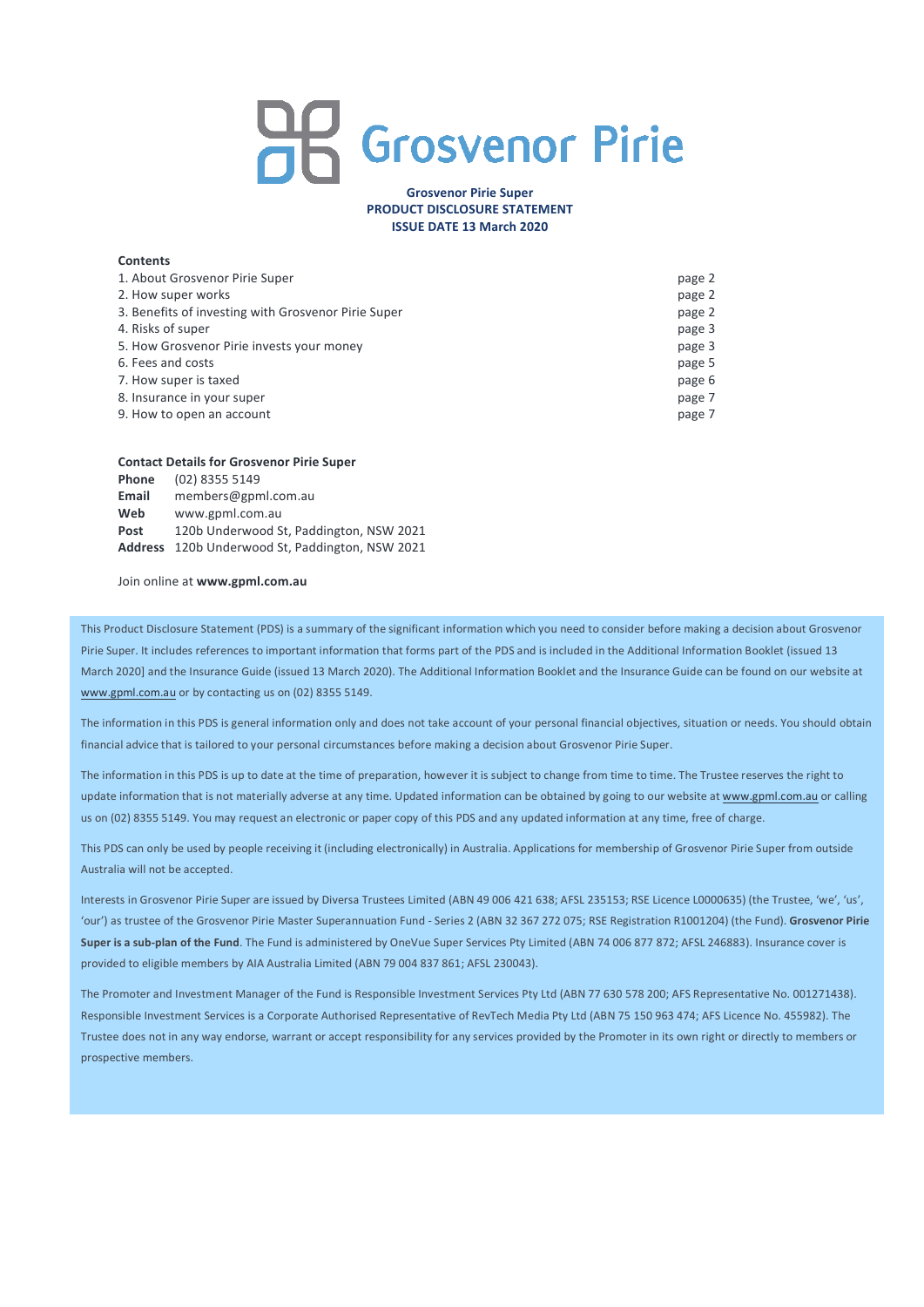**Section 1 - About Grosvenor Pirie Super** Grosvenor Pirie Super provides superannuation products for personal superannuation members. This PDS relates only to accumulation accounts in Grosvenor Pirie Super. Grosvenor Pirie Super also offers pension accounts.

You can find the information we are required to make available to members on the Fund's website at www.gpml.com.au. To access information regarding the Trustee, including the policies that the Trustee must make available to members, please visit www.diversa.com.au/trustee/governance.

Grosvenor Pirie Super offers one investment option for all members of Grosvenor Pirie Super, namely the Balanced Growth investment option. The Fund does not offer a MySuper product, therefore we are unable to accept contributions on your behalf unless an Application Form has been completed and an investment choice has been made.

To open an account, you can either complete the *Application Form* which accompanies this PDS and submit it to us (contact details on the front page) or join online using our electronic join form available at https://join.grosvenorpiriesuper.com.au/. Thisform lets you to make an investment choice however you must read the PDS before doing so.

You can only have one accumulation account open with the Fund at any time.

For more information about Grosvenor Pirie Super, see the Additional Information Booklet available at www.gpml.com.au or call (02) 8355 **5149. You should read the important information in the Additional Information Booklet before making a decision.**

**Section 2 - How super works** Superannuation is a tax effective way to save for your retirement and it is, in part, compulsory. For many Australians, superannuation will be their main source of retirement income. The Government provides tax concessions and other benefits which generally makes superannuation one of the best long term investment products.

**It's your choice** Generally, your employer must make regular compulsory contributions to your superannuation fund, known as Superannuation Guarantee (SG) contributions. Most people can choose the super fund for these contributions; it's called having a "Choice of Fund". It isimportant to tell your employer which super fund you want your SG contributions paid into, otherwise they'll be paid into an account in your name in your employer's default fund. It's important you take an interest in your super and help it grow into a healthy retirement nest egg. Contact your employer to check whether you can make a Choice of Fund. Further information is available from www.ato.gov.au/super.

**Contributing to super** You can choose to make additional voluntary contributions to your super account. Even small amounts can help grow your superannuation balance over time. You can make additional contributions by:

- Salary sacrificing asking your employer to deduct additional contributions from your pay before tax is deducted;
- Making personal contributions from your own savings or after-tax earnings;
- Self-employed contributions self-employed members may be able to claim a tax deduction for their superannuation contributions; and
- Transferring (also called "rolling over") the superannuation you have in another fund to your Grosvenor Pirie Super account.

When you make personal contributions to your super account, you may be entitled to a co-contribution from the Government.

Annual limits apply to the amount of contributions that can be paid into your super fund – both from your employer and personally. Further information is provided in the Additional Information Booklet available at www.gpml.com.au or by calling us on (02) 8355 5149.

By combining the accounts you hold with different super funds, you may save on fees and will be able to easily keep track of your investments. You may be able to combine your super into your Grosvenor Pirie Super account by completing the Rollover Form available from the Grosvenor Pirie Super website or through the online member portal. We recommend you seek financial advice and consider any loss of insurance or other benefits before combining your accounts.

**Super is there for your retirement** Superannuation is intended to provide for your retirement and you generally cannot access your super until you reach your preservation age (between ages 55-60, depending on your date of birth). There are some circumstances when you can withdraw your super earlier, such as severe financial hardship. Once you reach age 60 and permanently retire, your money can be taken out of super tax free as a pension income stream or a lump sum.

For more information about how super works, see Section 1 of the Additional Information Booklet available at www.gpml.com.au or call (02) 8355 5149. You should also visit the How Super Works section of the Australian Securities and Investments Commission (ASIC) website www.moneysmart.gov.au. You should read the important information about how super works before making a decision. The information relating to how superannuation works may change between the time you read this PDS and the day when you acquire this product.

## **Section 3 - Benefits of investing with Grosvenor Pirie Super**

Benefits of investing with Grosvenor Pirie Super include:

- Portability your Grosvenor Pirie Super account can remain with you as you change jobs, approach retirement and in your retirement.
- Experience the Investment Manager has a long history of providing investment management services.

Members have an accumulation style account, which means any contributions made by or on your behalf accumulate over time with any investment earnings (which may be positive or negative) after taking into account any fees, costs or other charges (e.g. insurance premiums or taxes).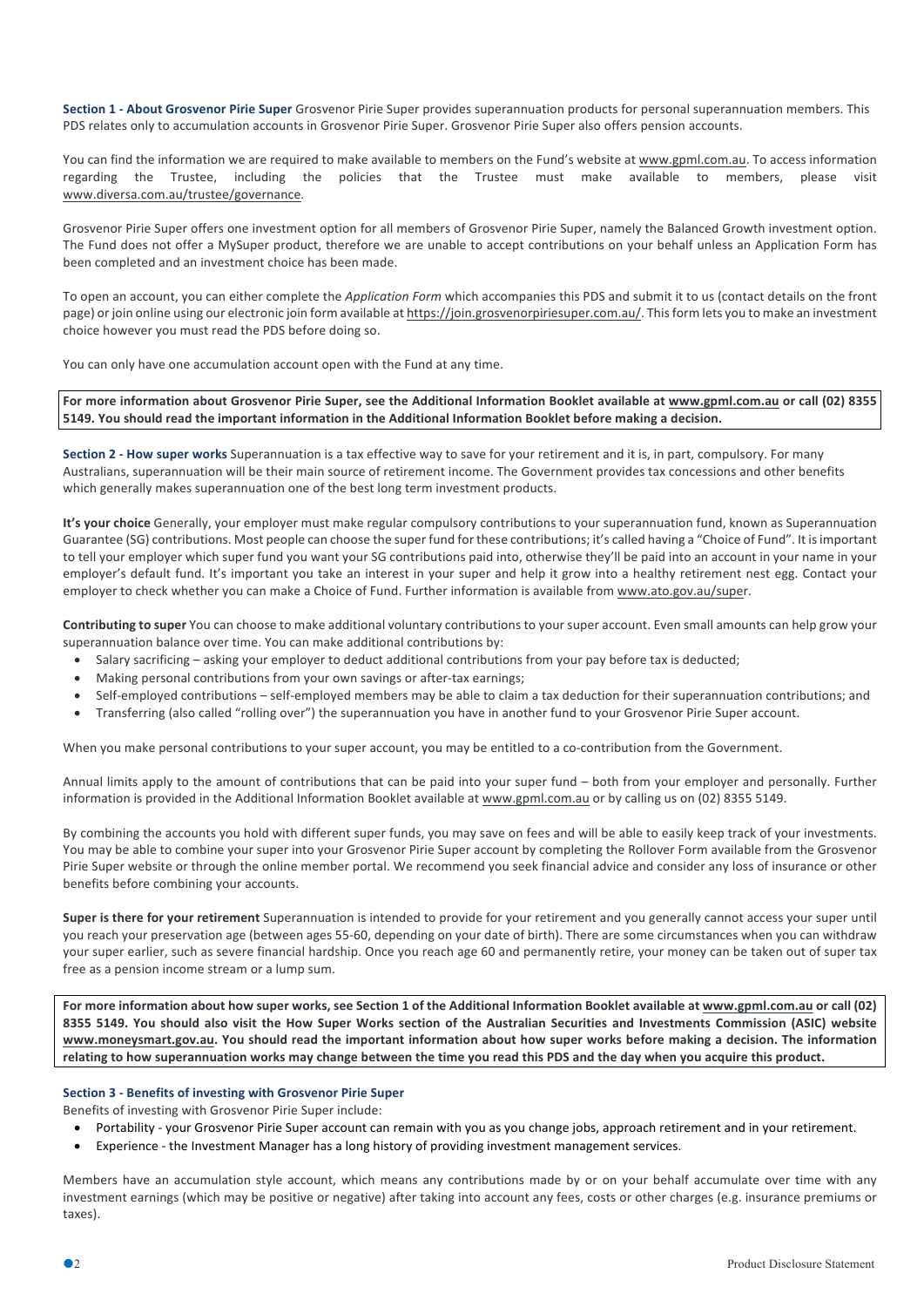Your contributions and/or account are invested in a single investment strategy, referred to as the Grosvenor Pirie Super Balanced Growth investment strategy. There are no minimum contribution or investment amounts required.

Members can also apply for insurance cover for death, total and permanent disablement and income protection. You may also be able to transfer any existing insurance cover within other super funds into your Grosvenor Pirie Super account.

On your retirement, or on meeting some other legislative condition for payment of your superannuation such as permanent incapacity, death or financial hardship, your account is payable as one or more lump sums or in the form of a pension.

For further information about the pension products available from Grosvenor Pirie Super (and also issued by the Trustee), refer to Grosvenor Pirie Super Pension PDS which is available from www.gpml.com.au or on request by contacting us on (02) 8355 5149. You should consider the Pension PDS before deciding whether to acquire a pension product.

Other significant features and benefits of this product are:

- Contribution-splitting with your spouse is available
- Investment earnings are passed on to members, after allowing for relevant fees, costs and taxes, through unit prices
- Online reporting is available
- We have processes in place to protect the privacy of your personal information.

You may verify the receipt of the initial contribution, the payment of any withdrawals, and all changes of details, via online reporting. We shall send you "Welcome" documents when you make an initial investment. You may obtain confirmation of other transactions by contacting Grosvenor Pirie Super on (02) 8355 5149. 

For more information about the benefits of investing with Grosvenor Pirie Super, see Section 2 of the Additional Information Booklet available at www.gpml.com.au or call (02) 8355 5149. You should read the important information about the benefits of investing with Grosvenor Pirie Super before making a decision. The information relating to the benefits of investing with Grosvenor Pirie Super may change between the **time you read this PDS and the day when you acquire this product.**

#### **Section 4 - Risks of super**

Superannuation, like all investments, carries risks.

Grosvenor Pirie Super invests in different types of assets, including Australian shares, International shares, property, alternative assets and fixed interest. The Fund may gain exposure to these assets via investment in Exchange Traded Funds (ETFs) listed on the Australian Stock Exchange (ASX). Different asset classes behave differently over time and inherently have different levels of risk. Assets with the highest long-term returns may also carry the highest level of short-term risk.

The significant risks associated with this product include investment risks such as risks arising from:

- Changes in the economic and political climate, and changes in government policies and superannuation laws;
- Changes in interest rates;
- Use of derivatives;
- Inadequate diversification; and
- Investment decisions made by the Investment Manager or external fund managers.

The appropriate level of risk for you will depend on a range of factors including your age, your investment timeframes, your risk tolerance and what other investments you hold and how they are invested. You need to assess your personal situation carefully before making an investment decision.

When considering your investment in super, it is important to understand that:

- The value of your investment will go up and down depending on the market prices of the assets held by your investment option;
- Returns are not guaranteed and will vary, so future investment returns may differ from past returns;
- You may lose some or all of your money;
- The amount of your super savings (including contributions and returns) may not be enough to provide adequately for your retirement; and
- Superannuation laws may change in the future.

For more information about the risks of investing with Grosvenor Pirie Super, see Section 3 of the Additional Information Booklet available at www.gpml.com.au or call (02) 8355 5149. You should read the important information about the risks of investing with Grosvenor Pirie Super before making a decision. The information relating to the risks of investing with Grosvenor Pirie Super may change between the time **you read this PDS and the day when you acquire this product.**

#### **Section 5 - How Grosvenor Pirie invests your money**

WARNING: We are unable to accept default members. Please note that unless you have chosen an investment option in writing we are unable to accept your initial and further contributions and your money will be returned to your transfer Fund (if coming from another Super Fund) **or to your Employer (or any other remittent as applicable).**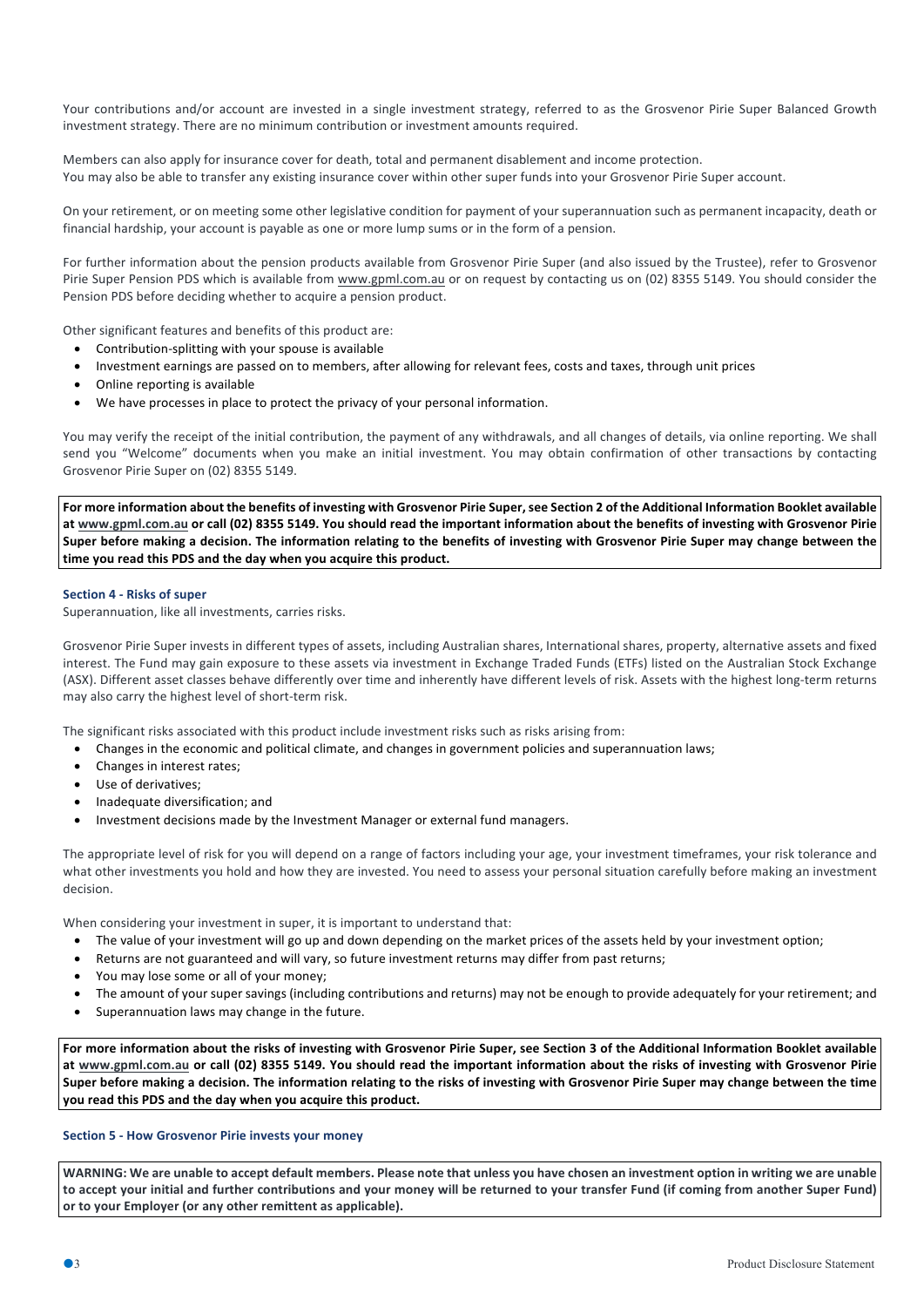Grosvenor Pirie Super offers three investment options for members of Grosvenor Pirie Super. A description of he Balanced investment option is provided below, while descriptions of the other two investment options: Conservative and Growth are provided in the Additional Information Booklet.

WARNING: When choosing your investment option, it is important to consider the likely investment return and risk, and to select an option that best suits your age, investment timeframe, risk tolerance, and where other parts of your wealth are invested.

#### **Grosvenor Pirie Balanced - Investment Strategy**

#### **Investment Return Objective**

CPI + 1.75% per annum over rolling six year periods (before tax and after investment costs).

# **Investment Strategy**

The option aims to invest in a diverse mix of assets with the majority in growth assets such as shares, with a medium level of investment in defensive assets of cash and fixed interest. The exposure to these asset classes will be obtained by primarily holding the assets in managed funds. This option aims to provide investors with the highest possible returns consistent with a Balanced investment strategy. Specific allocations may vary but the fund will retain a broad 60/40 split between growth and income assets..

| <b>Asset Classes and Benchmark Allocations</b> | <b>Upper Limit</b> | <b>Lower Limit</b> | <b>Benchmark</b> |
|------------------------------------------------|--------------------|--------------------|------------------|
| Australian Shares*                             | 40%                | 20%                | 30%              |
| International Shares*                          | 35%                | 15%                | 25%              |
| <b>Emerging Markets</b>                        | 7.5%               | 2.5%               | 5%               |
| <b>Australian Listed Property</b>              | 2.5%               | 0%                 | 0%               |
| <b>Total Growth</b>                            |                    |                    | 60%              |
| Australian Fixed Interest                      | 15%                | 5%                 | 10%              |
| International Fixed Interest                   | 25%                | 5%                 | 15%              |
| Australian Investment Grade Credit             | 15%                | 5%                 | 10%              |
| Cash                                           | 7.5%               | 2.5%               | 5%               |
| <b>Total Defensive</b>                         |                    |                    | 40%              |
| <b>Suitability</b>                             |                    |                    |                  |

The Balanced Fund is intended to be suitable for members seeking growth that outpaces inflation and is designed for long term growth with possible short term fluctuations

**Recommended Minimum Investment Timeframe**

Minimum 6 years

**Risk Level^**

Risk Band 6: High (4 to less than 5 estimated negative annual returns over any 20 year period).

May include property securities and Real Estate Investment Trusts (REITs).

^ Based on the Standard Risk Measure. For more information, see the Additional Information Booklet available at www.gpml.com.au or contact (02) 8355 5149.

**Review of the investment strategy** The investment strategy and objectives are subject to review by the Trustee from time to time with the assistance of advisers or other service providers as it may determine, to ensure they meet the requirements set down by superannuation legislation and for operational purposes.

There are periods when uncertainty occurs in investment markets encompassing equities, fixed interest securities and property. In these situations, strategic action may need to be taken to make changes to the underlying allocation of assets or investment categories. Any decision will be taken depending on the length of time the uncertainty is expected to persist. Market conditions are monitored constantly for such strategic moves to be implemented. In uncertain periods for investment markets, we may seek the advice or recommendation from the Investment Manager or external managers.

**Performance and portfolio information** We may make changes to the Grosvenor Pirie Super investment strategy from time to time, including changes to the investment options and the types of assets they hold. We will notify members of these changes. You can also keep up to date with Grosvenor Pirie Super's unit price, performance and portfolio holdings at www.gpml.com.au.

**Labour standards, environmental, social and ethical considerations** Labour standards, environmental, social and ethical considerations are not taken into account in the selection, retention or realisation of investments for the Grosvenor Pirie Super Balanced Growth investment strategy.

For more information about investments, see Section 4 of the Additional Information Booklet available at www.gpml.com.au or call (02) 8355 5149. You should read the important information about investments before making a decision. The information relating to investments may **change between the time you read this PDS and the day when you acquire this product.**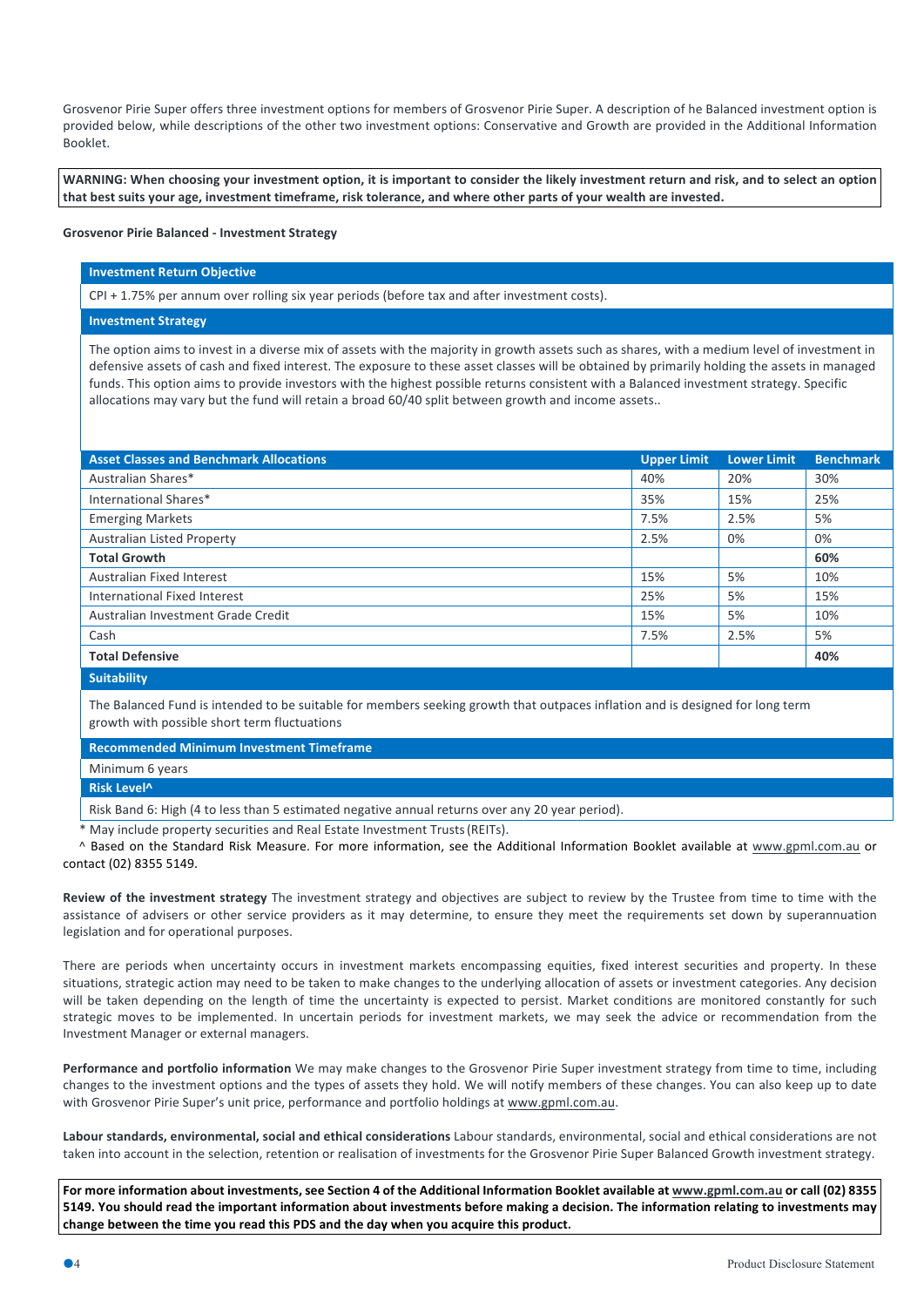## **Section 6 - Fees and costs**

You should read all the information about fees and costs because it is important to understand their impact on your investment. You can also use this information to compare costs between different superannuation products.

## **Did you know?**

Small differences in both investment performance and fees and costs can have a substantial impact on your long-term returns. For example, total annual fees and costs of 2% of your account balance rather than 1% could reduce your final return by up to 20% over a 30-year period (for example, reduce it from \$100,000 to \$80,000). You should consider whether features such as superior investment performance or the provision of better member services justify higher fees and costs.

You or your employer, as applicable, may be able to negotiate to pay lower fees. Ask the fund or your financial adviser.\* **To find out more**

If you would like to find out more, or see the impact of the fees based on your own circumstances, the Australian Securities and Investments Commission (ASIC) website (www.moneysmart.gov.au) has a superannuation calculator to help you compare different fee options. \*This text is required by law. Grosvenor Pirie Super does not negotiate fees and costs.

Fees and other costs may be deducted directly from your account balance, from the calculation of the investment option's investment return before it is allocated to your account, or from the Fund's assets as a whole. Unless otherwise stated, all fees and costs are shown inclusive of GST and stamp duty (if applicable). We do not reduce the fees by any income tax deduction we (or an interposed vehicle) may be able to claim.. Other fees, such as activity fees, advice fees for personal advice and insurance fees, may also be charged, but these will depend on the nature of the activity, advice or insurance chosen by you. Entry fees and exit fees cannot be charged. For information about taxes, see *Section 7 - How super is taxed*.

For a list of definitions relating to fees please visit http://www.gpml.com.au/superannuation-products/legislative-updates and also refer to Section 5 of the Additional Information Booklet available at www.gpml.com.au or by calling (02) 8355 5149.

| Type of Fee $^1$                                                  | <b>Amount</b>                       | <b>How and When Paid</b>                                                                                                                                                                                                                                   |
|-------------------------------------------------------------------|-------------------------------------|------------------------------------------------------------------------------------------------------------------------------------------------------------------------------------------------------------------------------------------------------------|
| Investment fee <sup>2</sup>                                       | 0.11% per annum                     | Deducted from the Assets of the Fund before prices are calculated and reflected in the unit<br>price when the unit price is calculated and paid in arrears. <sup>3</sup><br>This fee is not deducted directly from your account.                           |
|                                                                   | \$78 per annum<br>(\$1.50 per week) | Deducted directly from your account balance on a monthly basis, payable in arrears.                                                                                                                                                                        |
| <b>Administration fees<sup>2</sup></b>                            | Plus                                |                                                                                                                                                                                                                                                            |
|                                                                   | 0.84% per annum                     | Accrued and reflected in the unit price when the unit price is calculated and paid in<br>arrears. <sup>3</sup><br>This fee is not deducted directly from your account.                                                                                     |
| <b>Buy-sell spread</b>                                            | 0.13% buy<br>$0.14\%$ sell          | Taken into account when the unit prices for payments in and benefit payments/transfers<br>out are calculated. <sup>4</sup><br>This fee is not deducted directly from your account.                                                                         |
| <b>Switching fee</b>                                              | Nil                                 | Not applicable.                                                                                                                                                                                                                                            |
| Advice fee relating to<br>all members in the<br>investment option | Nil                                 | Grosvenor Pirie Super does not provide or charge for advice. If you engage the services of<br>a financial adviser, you can agree to pay a fee to the adviser deducted from your account<br>balance monthly, and paid to your adviser quarterly in arrears. |
| Other fees and costs <sup>5</sup>                                 | Varies                              | Other fees and costs may apply. Refer to the "Additional Explanation of Fees and Costs"<br>in the Additional Information Booklet for more detailed information.                                                                                            |
| Indirect cost ratio <sup>2,6</sup>                                | 0.04%                               | Deducted from the investment returns of the underlying investments.<br>This fee is not deducted directly from your account.                                                                                                                                |

#### **Grosvenor Pirie Balanced option - fees and costs**

<sup>1</sup> This information relates to the financial year 1 July 2019 to 30 June 2020.<br><sup>2</sup> If your account balance is less than \$6,000 at the end of the financial year (30 June), the total combined amount of investment fees, administration fees and indirect costs charged to you is capped at 3% of your account balance. Any amount in excess of that cap must be refunded to your account. Refer to the Additional Information Booklet available at  $\underline{\text{www.gpml.com.au}}$  for more information.<br><sup>3</sup> Unit prices are calculated daily.<br><sup>4</sup> The buy-sell spread is a mechanism to recover transaction costs inc

Grosvenor Pirie Super when monies move into, or out of, the Fund or the investment option.<br><sup>5</sup> Other fees, such as activity fees, advice fees for personal advice and insurance fees, may also be charged, but these will depe

of the activity, advice or insurance chosen by you. Refer to the Additional Information Booklet available at www.gpml.com.au for more

information. Taxes, insurance fees and other costs relating to insurance are set out in sections 7 and 8 of this PDS.<br><sup>6</sup> The Indirect Cost Ratio (ICR) is an estimate based on the investment-related costs (including perfor investment managers where applicable) incurred for the 12 months ended 30 June 2019. Actual costs may vary depending on the investment option you choose. If actual costs vary considerably from this estimate, the estimate will be updated.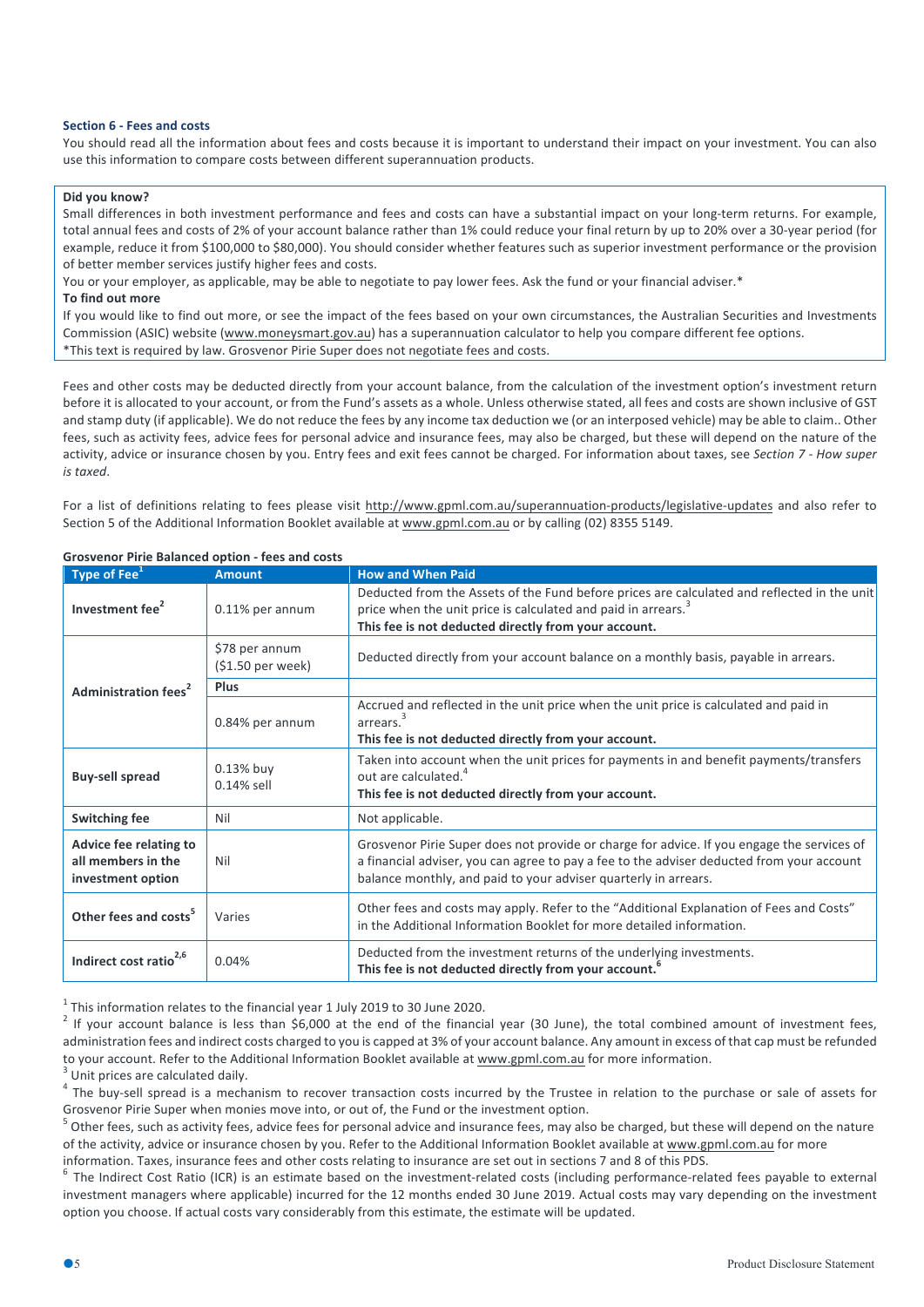**Example of annual fees and costs** This table gives an example of how the fees and costs for this superannuation product can affect your superannuation investment over a one-year period. You should use this table to compare this superannuation product with other superannuation products.

## **Grosvenor Pirie Balanced option\***

| <b>Type of Fee</b>                                           | <b>Amount</b>                                    | Balance of \$50,000                                                                                                                           |
|--------------------------------------------------------------|--------------------------------------------------|-----------------------------------------------------------------------------------------------------------------------------------------------|
| Investment fee                                               | 0.11% per annum                                  | For every \$50,000 you have invested in the Grosvenor Pirie Super Balanced Growth<br>investment option, you will be charged \$55.00 each year |
| <b>PLUS</b> Administration fees                              | \$78 (\$1.5 per week)<br>Plus<br>0.84% per annum | And, you will be charged \$498.00 in administration fees.                                                                                     |
| <b>PLUS</b> Indirect costs for the<br>superannuation product | 0.04%                                            | And, indirect costs of \$20.00 will be deducted from your investment, although it is not<br>deducted directly from your account.              |
| <b>EQUALS</b> Cost of the product                            |                                                  | If your balance was \$50,000 then for that year you will be charged fees of \$573.00 for<br>the superannuation product.                       |

\* Note: This information relates to the financial year 1 July 2019 to 30 June 2020. Additional fees may apply.

The Trustee can change the amount or level of fees and costs without your consent. Any material increases in fees must be notified to you at least 30 days in advance of the fee increase taking effect.

WARNING: If you consult a financial adviser, additional fees may be payable to the adviser. You should refer to the Adviser's Statement of **Advice for details.**

For more information about fees and costs (including the relevant fee definitions), see Section 5 of the Additional Information Booklet available at www.gpml.com.au or call (02) 8355 5149. You should read the important information about fees and costs before making a decision. The information relating to fees and costs may change between the time you read this PDS and the day when you acquire this **product.**

## **Section 7 - How super is taxed**

Superannuation may be taxed at three distinct phases: When contributions are made to your account; on earnings that are generated for or by the superannuation fund; and when withdrawals are made from your account.

#### **Tax on contributions to your super account\***

| <b>Type of Contribution</b>                                                                                                                                                      | <b>Contribution Cap</b>                                                                                                     | <b>Tax Rate</b>                                                                                              |
|----------------------------------------------------------------------------------------------------------------------------------------------------------------------------------|-----------------------------------------------------------------------------------------------------------------------------|--------------------------------------------------------------------------------------------------------------|
| <b>Concessional</b> (before-tax contributions)<br>e.g. employer contributions, salary sacrifice<br>contributions, contributions by those who<br>are substantially self-employed. | The concessional contributions cap is<br>\$25,000 per annum.                                                                | 15%^ - If the contribution cap is exceeded,<br>the rate is your top marginal rate plus the<br>Medicare Levy. |
| Non-Concessional (after-tax contributions)<br>e.g. personal contributions, spouse<br>contributions.                                                                              | The non-concessional contributions cap is<br>\$100,000 per annum or \$300,000 under the<br>bring forward rule. <sup>#</sup> | Nil - If the contribution cap is exceeded, the<br>rate is your top marginal rate plus the<br>Medicare levy.  |

\* This information relates to the financial year 1 July 2019 to 30 June 2020.

^ Those earning over \$250,000 per annum are required to pay contributions tax of 30%, while those earning less than \$37,000 per annum may be eligible to receive low income super tax offset on the 15% contributions tax, provided we have your tax file number on record.

# If you are under 65 years of age, you may be eligible to make non-concessional contributions of up to three times the annual non-concessional contributions cap in a single year. This is known as the "bring forward" rule. For more information, see the Additional Information Booklet available at www.gpml.com.au.

**WARNING: There will be taxation consequences if the applicable contribution caps are exceeded.**

**Tax on investment earnings** The earnings in the Fund for accumulation member accounts will be taxed at a maximum rate of 15%, however the rate may be lower due to tax credits or other tax rebates. This tax is calculated and deducted before investment returns are applied to your super account. In cases where any tax is deducted from your superannuation contributions or balance, it is forwarded by us to the ATO.

WARNING: You should provide your TFN when acquiring this product. If we don't hold your TFN then: higher tax will apply to your concessional contributions; we cannot accept member contributions for you; the tax on superannuation benefits may be higher; and it may be more difficult to locate any lost super benefits or consolidate your superannuation. The Trustee has also determined that it will not accept (or will refund within 30 days) any concessional contributions received for a member where a TFN is not held for that member. Further information **about tax is available from www.ato.gov.au.**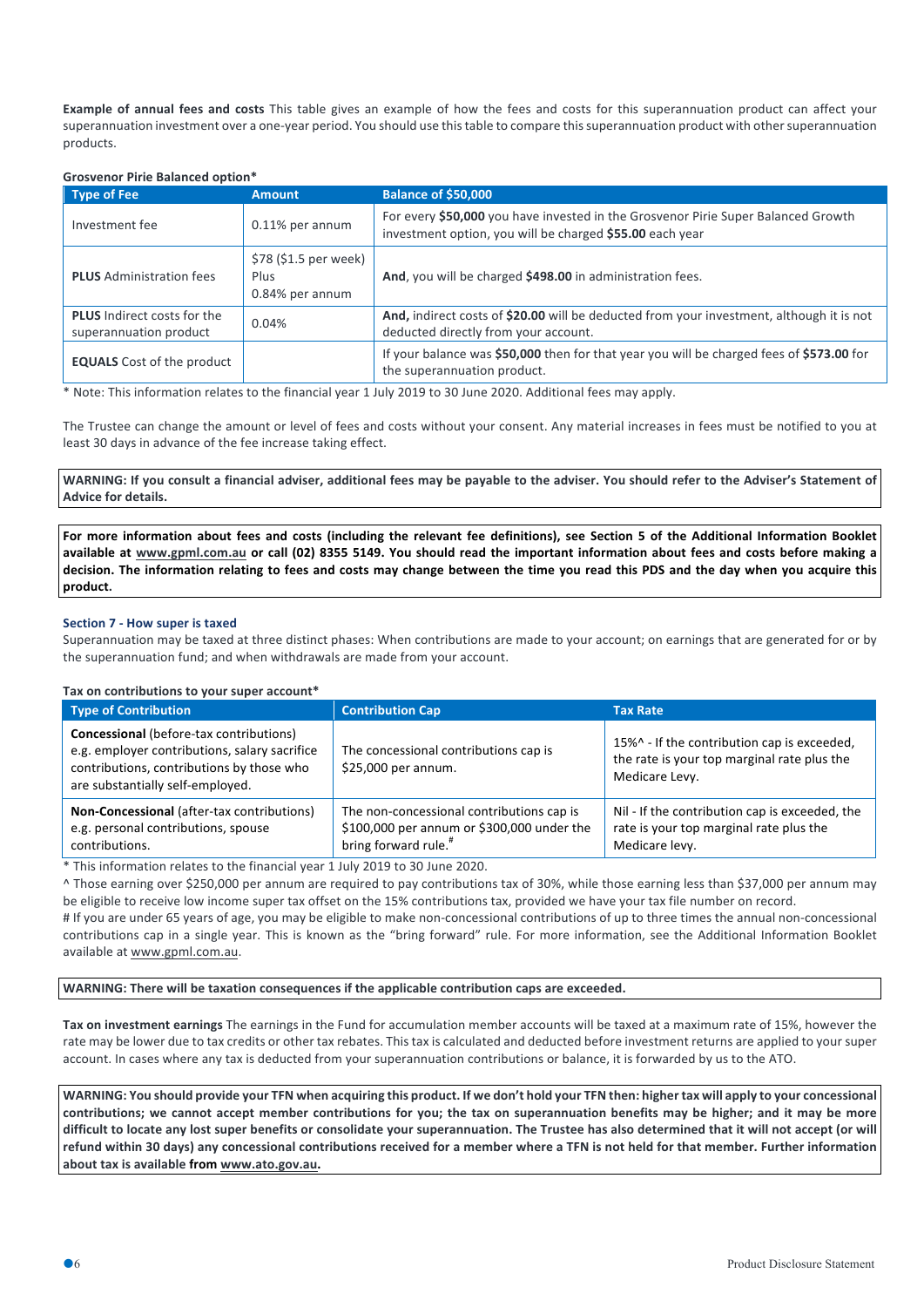## **Tax on withdrawals as a lump sum from your super account\***

| <b>Component</b>   | <b>Comments</b>                     | <b>Tax Rate</b>                                                |
|--------------------|-------------------------------------|----------------------------------------------------------------|
| Taxable component  | Up to preservation age              | 20% + Medicare Levy                                            |
|                    | Preservation age to 59 years of age | No tax up to \$210,000 then 15% + Medicare Levy on the balance |
| Tax-free component | 60 years of age and over;           | Nil                                                            |
|                    | No tax is payable                   | Nil                                                            |

\* This information relates to the financial year 1 July 2019 to 30 June 2020.

# **Tax on insured benefits**

| <b>Type of Benefit</b>     | <b>Tax Rate</b>                                                                                                                                      |
|----------------------------|------------------------------------------------------------------------------------------------------------------------------------------------------|
| Death benefit              | Lump sum death benefits paid out to dependants (as defined for tax purposes) are tax free. If paid to a non-<br>dependant, the benefit may be taxed. |
| <b>Total and Permanent</b> | Total and Permanent Disablement benefits are taxed at different rates, depending on your age when you were                                           |
| Disablement benefit        | disabled.                                                                                                                                            |
| Income Protection          | The benefits paid under Income Protection cover are paid as taxable income, similar to salary or wages. Any                                          |
| benefit                    | payments will be made once PAYG tax has been deducted.                                                                                               |

For more information about tax (including contribution caps), see Section 6 of the Additional Information Booklet available at www.gpml.com.au or call (02) 8355 5149. You should read the important information about tax before making a decision. The information relating to tax may change between the time you read this PDS and the day when you acquire this product.

## **Section 8 - Insurance in your super**

Subject to meeting eligibility requirements, you may be able to access the following types of insurance cover as a member of Grosvenor Pirie Super:

| <b>Type of Insurance</b>                                 | <b>Description of Insurance</b>                                                                                                                                                                                                                          |
|----------------------------------------------------------|----------------------------------------------------------------------------------------------------------------------------------------------------------------------------------------------------------------------------------------------------------|
| Death cover                                              | A lump sum benefit is payable in the event of your death or terminal illness diagnosis. You can advise<br>the Trustee of the person you would like to receive your death benefit if you die through a non-<br>lapsing binding or non-binding nomination. |
| Death and Total and Permanent<br>Disablement (TPD) cover | A lump sum is payable in the event you become totally and permanent disabled.                                                                                                                                                                            |
| Income Protection cover                                  | Also known as Salary Continuance cover, this type of insurance cover pays a regular monthly income<br>should you be unable to work due to illness or injury (subject to acceptance of your claim by the<br>Insurer).                                     |

We cannot provide insurance cover by default to members with inactive accounts. From 1 April 2020, we cannot provide insurance cover by default to new members aged under 25 years, or to members with balances below \$6,000 whose balances have been below \$6,000 since 1 November 2019. If we do not provide you with insurance cover by default and you wish to obtain insurance cover, please contact us to find out how to make an election to do so.

There are costs associated with insurance cover. Different premium rates apply to different types of cover based on your personal circumstances including your age, gender, occupation, health status and the amount of cover you elect to hold. You are responsible for paying the insurance costs. Insurance premiums, calculated in accordance with the relevant insurance premium table, and taking into account any loadings which may apply specifically to you, are deducted from your account monthly and may be adjusted for any changes to your cover during a financial year. We remit premiums to the Insurer monthly.

Insurance cover only commences once the Insurer has accepted your application. Insurance cover ceases in certain circumstances, including when your maximum insurable age is reached or there is insufficient money in your account to pay for cover. If your insurance cover ceases for any reason and you later decide you want to recommence cover, you will need to apply and be accepted by the Insurer.

Insurance cover is optional with Grosvenor Pirie Super. Information about the insurance offered and how to apply for cover is provided in the Insurance Guide which is available at www.gpml.com.au or by contacting us on (02) 8355 5149 or by email to members@gpml.com.au.

WARNING: Insurance terms and conditions (in particular eligibility criteria, cover cessation circumstances and exclusions) may affect your entitlement to insurance cover or the payment of insured benefits, so you should read the Insurance Guide before deciding whether insurance **is appropriate for you.**